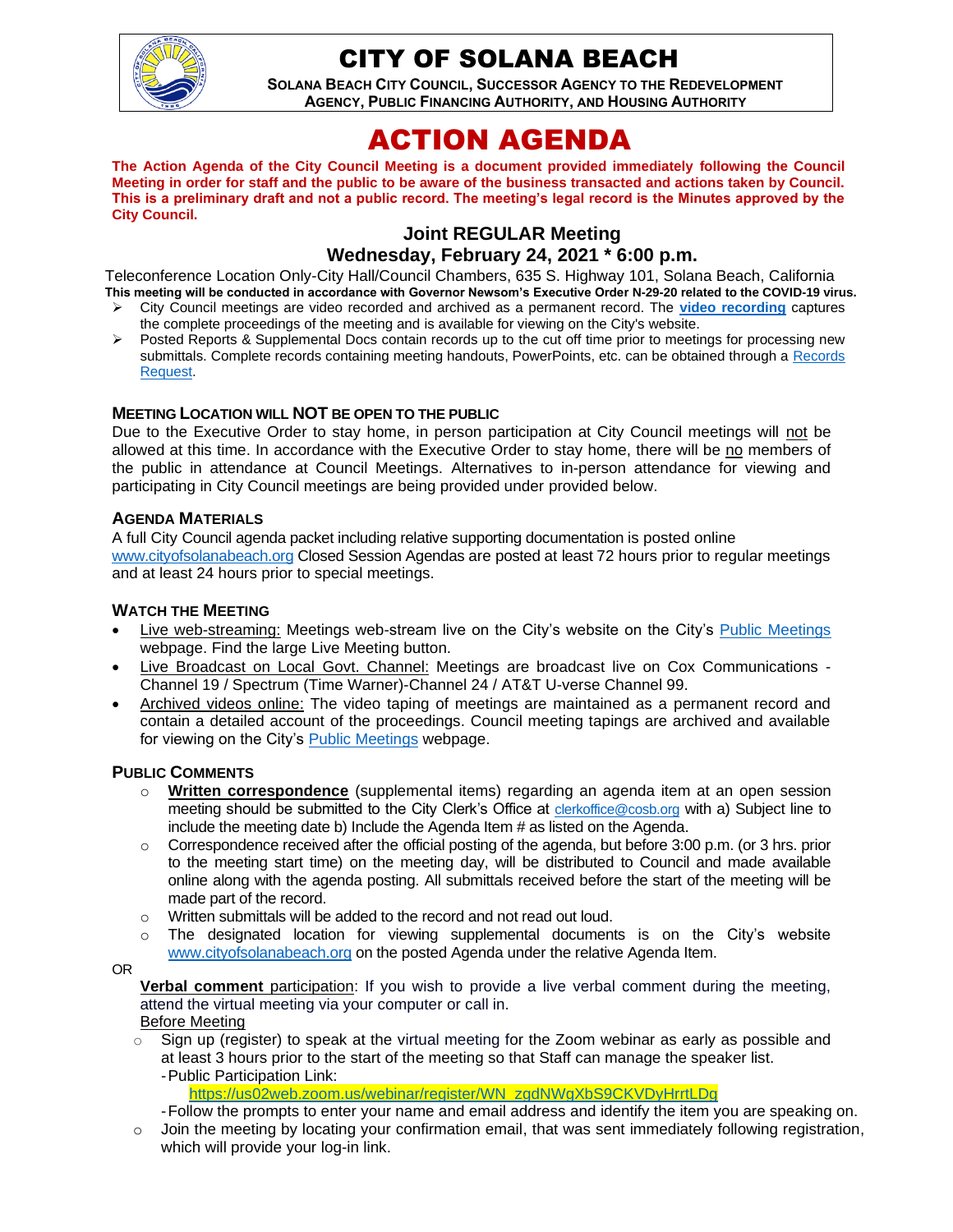- $\circ$  Join/Log-In to the meeting at least 15 minutes prior to the start time so that the City Clerk can verify you are ready to speak before the meeting begins.
- $\circ$  If your computer does not have a mic to speak or you have sound issues, you can use the call-in audio information (Zoom ID, Participant ID) from a landline or cell phone to join the meeting for the audio accessibility.
- $\circ$  If you call in as well for better audio, mute your computer's speakers to eliminate feedback so that you do not have two audios competing when you are speaking.

During Meeting:

- o Choose Gallery View to see the presentations, when applicable.
- o Participants will be called upon from those who have Registered and their name is identified by the City Clerk calling from the registration list. You will be called on by name and unmuted by the meeting organizer and then you may provide comments for the allotted time. Allotted speaker times are listed under each **Agenda** section.

#### **SPECIAL ASSISTANCE NEEDED** - AMERICAN DISABILITIES ACT TITLE 2

In compliance with the Americans with Disabilities Act of 1990, persons with a disability may request an agenda in appropriate alternative formats as required by Section 202. Any person with a disability who requires a modification or accommodation in order to participate in a meeting should direct such request to the City Clerk's office (858) 720-2400 [clerkoffice@cosb.org](mailto:EMAILGRP-CityClerksOfc@cosb.org) at least 72 hours prior to the meeting.

| <b>CITY COUNCILMEMBERS</b>                 |                                        |                                              |                                                   |
|--------------------------------------------|----------------------------------------|----------------------------------------------|---------------------------------------------------|
| Lesa Heebner, Mayor                        |                                        |                                              |                                                   |
| <b>Kristi Becker</b><br>Deputy Mayor       | <b>Kelly Harless</b><br>Councilmember  | David A. Zito<br>Councilmember<br>District 1 | <b>Jewel Edson</b><br>Councilmember<br>District 3 |
| <b>Gregory Wade</b><br><b>City Manager</b> | Johanna Canlas<br><b>City Attorney</b> |                                              | Angela Ivey<br><b>City Clerk</b>                  |

#### **SPEAKERS:**

See Public Participation on the first page of the Agenda for publication participation options.

#### **READING OF ORDINANCES AND RESOLUTIONS:**

Pursuant to [Solana Beach Municipal Code](https://www.codepublishing.com/CA/SolanaBeach/) Section 2.04.460, at the time of introduction or adoption of an ordinance or adoption of a resolution, the same shall not be read in full unless after the reading of the title, further reading is requested by a member of the Council. If any Councilmember so requests, the ordinance or resolution shall be read in full. In the absence of such a request, this section shall constitute a waiver by the council of such reading.

## **CALL TO ORDER AND ROLL CALL:**

**CLOSED SESSION REPORT:** 

**FLAG SALUTE:**

#### **APPROVAL OF AGENDA: COUNCIL ACTION: Approved 5/0**

#### **ORAL COMMUNICATIONS:**

*Note to Public: Refer to Public Participation for information on how to submit public comment.*  This portion of the agenda provides an opportunity for members of the public to address the City Council on items relating to City business and not appearing on today's agenda by having submitted written comments for the record to be filed with the record or by registering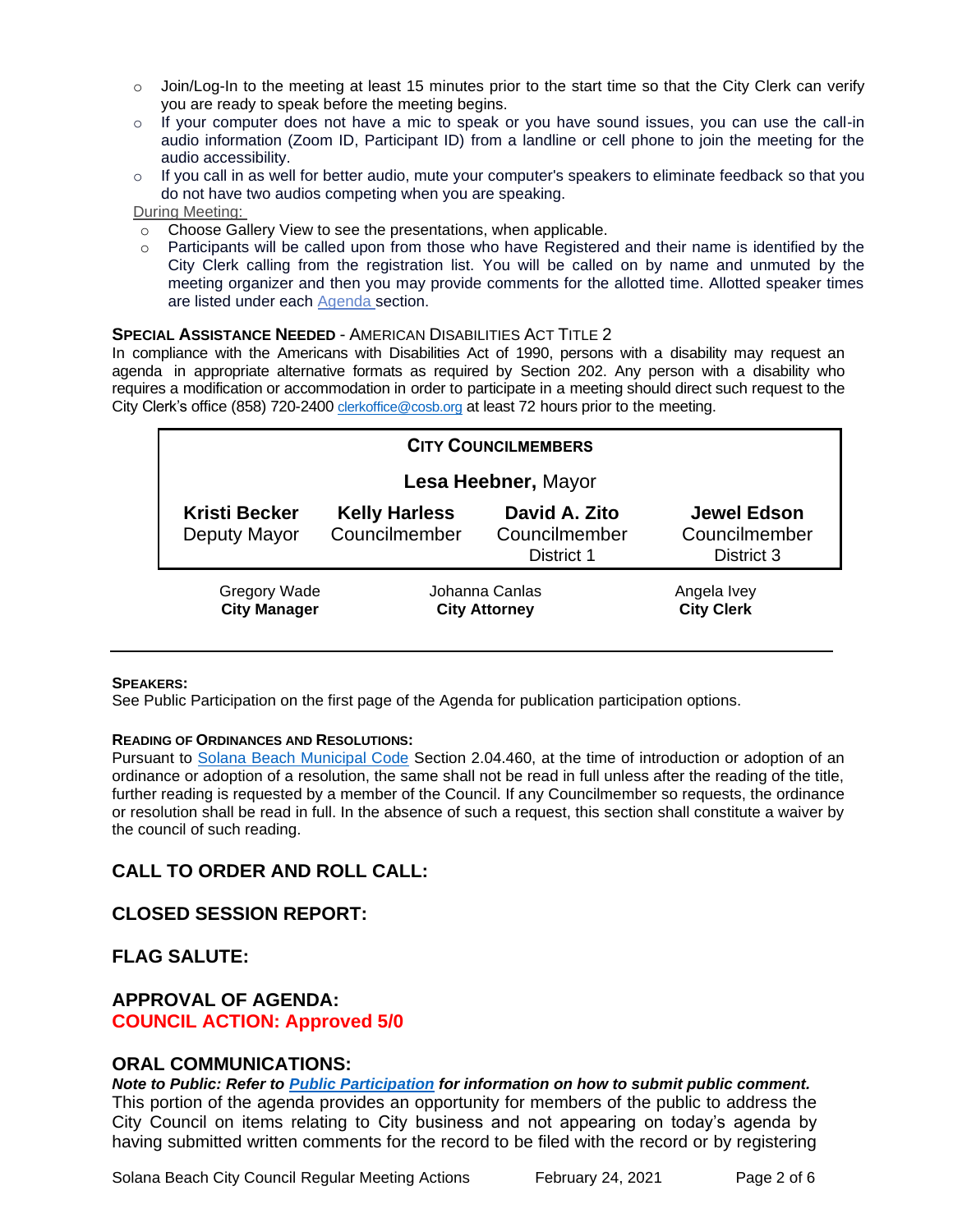to join the virtual meeting online to speak live, per the Public Participation instructions on the Agenda.

Comments relating to items on this evening's agenda are taken at the time the items are heard. Pursuant to the Brown Act, no action shall be taken by the City Council on public comment items. Council may refer items to the City Manager for placement on a future agenda. The maximum time allotted for each speaker is THREE MINUTES (SBMC 2.04.190).

### **COUNCIL COMMUNITY ANNOUNCEMENTS / COMMENTARY:**

*An opportunity for City Council to make brief announcements or report on their activities. These items are not agendized for official City business with no action or substantive discussion.* 

## **A. CONSENT CALENDAR:** (Action Items) (A.1. - A.6.)

*Note to Public: Refer to Public Participation for information on how to submit public comment.*  Items listed on the Consent Calendar are to be acted in a single action of the City Council unless pulled for discussion.

Any member of the public may address the City Council on an item of concern by submitting written correspondence for the record to be filed with the record or by registering to join the virtual meeting online to speak live, per the Public Participation instructions on the Agenda. The maximum time allotted for each speaker is THREE MINUTES (SBMC 2.04.190).

Those items removed from the Consent Calendar by a member of the Council will be trailed to the end of the agenda, while Consent Calendar items removed by the public will be discussed immediately after approval of the Consent Calendar.

### **A.1. Register Of Demands.** (File 0300-30)

Recommendation: That the City Council

1. Ratify the list of demands for January 23, 2021 – February 05, 2021.

[Item A.1. Report \(click here\)](https://solanabeach.govoffice3.com/vertical/Sites/%7B840804C2-F869-4904-9AE3-720581350CE7%7D/uploads/Item_A.1._Report_(click_here)_2-24-21-O.pdf) **COUNCIL ACTION: Approved 5/0**

## **A.2. General Fund Budget Adjustments for Fiscal Year 2020/21.** (File 0330-30)

Recommendation: That the City Council

1. Receive the report listing changes made to the Fiscal Year 2020/21 General Fund Adopted Budget.

[Item A.2. Report \(click here\)](https://solanabeach.govoffice3.com/vertical/Sites/%7B840804C2-F869-4904-9AE3-720581350CE7%7D/uploads/Item_A.2._Report_(click_here)_2-24-21-O.pdf) **COUNCIL ACTION: Approved 5/0**

## **A.3. TransNet Funds Transfer.** (File 0390-35)

Recommendation: That the City Council

1. Adopt **Resolution 2021-020** approving the transfer of \$29,180 of TransNet funds from SB18 Pavement Maintenance account into the SB16 Annual Pavement Maintenance Project (Congestion Relief SB16-9362.20).

[Item A.3. Report \(click here\)](https://solanabeach.govoffice3.com/vertical/Sites/%7B840804C2-F869-4904-9AE3-720581350CE7%7D/uploads/Item_A.3._Report_(click_here)_2-24-21-O.pdf)

*Posted Reports & Supplemental Docs contain records up to the cut off time, prior to the start of the meeting, for processing new submittals. The final official record containing handouts, PowerPoints, etc. can be obtained through a Records Request to the City Clerk's Office.*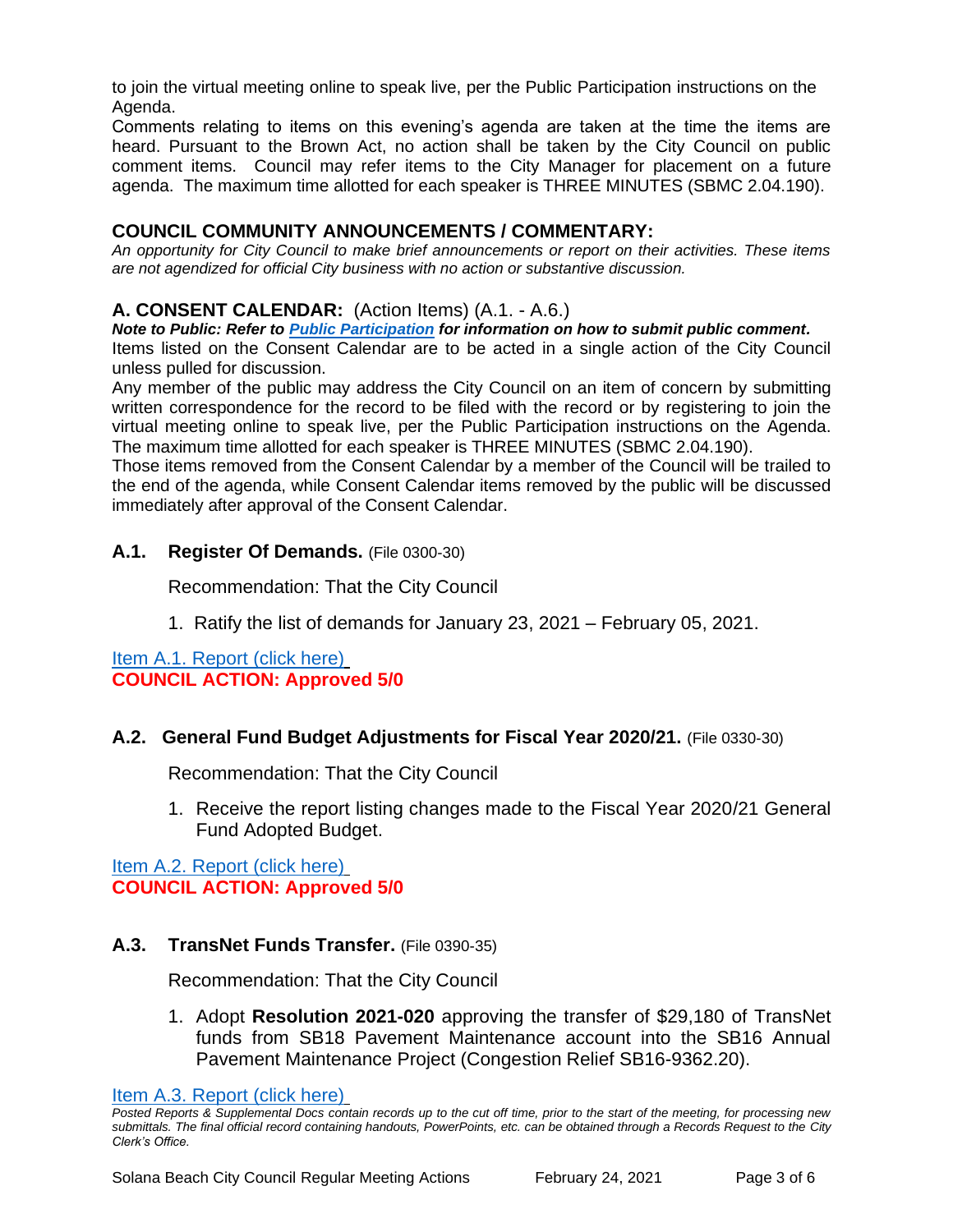## **COUNCIL ACTION: Approved 5/0**

**A.4. Solana Energy Alliance (SEA) 2019 Power Content Label and Attestation.**  (File 1010-40)

Recommendation: That the City Council

1. Adopt **Resolution 2021-024** attesting to the veracity of information provided in Solana Energy Alliance's 2019 SEA Choice Power Content Label; SEA Green Power Content Label and SEA's Power Source Disclosure Report based on Staff and SEA consultant's input and review.

[Item A.4. Report \(click here\)](https://solanabeach.govoffice3.com/vertical/Sites/%7B840804C2-F869-4904-9AE3-720581350CE7%7D/uploads/Item_A.4._Report_(click_here)_2-24-21-O.pdf)

[Item A.4. Supplemental Docs](https://solanabeach.govoffice3.com/vertical/Sites/%7B840804C2-F869-4904-9AE3-720581350CE7%7D/uploads/Item_A.4._Supplemental_Docs_(2-18-21)_-_O.pdf) (updated 2-18-21 at 6pm)

*Posted Reports & Supplemental Docs contain records up to the cut off time, prior to the start of the meeting, for processing new submittals. The final official record containing handouts, PowerPoints, etc. can be obtained through a Records Request to the City Clerk's Office.*

**COUNCIL ACTION: Approved 5/0**

#### **A.5. Americans with Disability Act (ADA) Pedestrian Ramps.** (File 0820-20)

Recommendation: That the City Council

- 1. Adopt **Resolution 2021-022**:
	- a. Awarding a construction contract to PAL General Engineering in the amount of \$43,500 for the ADA Pedestrian Ramps, Bid No. 2021-02.
	- b. Approving an amount of \$6,000 for construction contingency.
	- c. Authorizing the City Manager to execute the construction contract on behalf of the City.
	- d. Authorizing the City Manager to approve cumulative change orders up to the construction contingency amount.
	- e. Appropriating \$49,500 to the Federal Grants revenue account and to the ADA Pedestrian Ramps CIP project, both in the CDBG fund.
	- f. Authorizing the City Treasurer to amend the FY 2020/21 Adopted Budget accordingly.

#### [Item A.5. Report \(click here\)](https://solanabeach.govoffice3.com/vertical/Sites/%7B840804C2-F869-4904-9AE3-720581350CE7%7D/uploads/Item_A.5._Report_(click_here)_2-24-21-O.pdf)

*Posted Reports & Supplemental Docs contain records up to the cut off time, prior to the start of the meeting, for processing new submittals. The final official record containing handouts, PowerPoints, etc. can be obtained through a Records Request to the City Clerk's Office.*

**COUNCIL ACTION: Approved 5/0**

## **A.6. Minutes of the City Council.**

Recommendation: That the City Council

1. Approve the Minutes of the January 27, 2021 City Council meetings.

Approved Minutes [http://www.ci.solana-beach.ca.us/index.asp?SEC=F0F1200D-21C6-4A88-8AE1-](http://www.ci.solana-beach.ca.us/index.asp?SEC=F0F1200D-21C6-4A88-8AE1-0BC07C1A81A7&Type=B_BASIC) [0BC07C1A81A7&Type=B\\_BASIC](http://www.ci.solana-beach.ca.us/index.asp?SEC=F0F1200D-21C6-4A88-8AE1-0BC07C1A81A7&Type=B_BASIC) **COUNCIL ACTION: Approved 5/0**

## **C. STAFF REPORTS: (C.1. – C.2.)**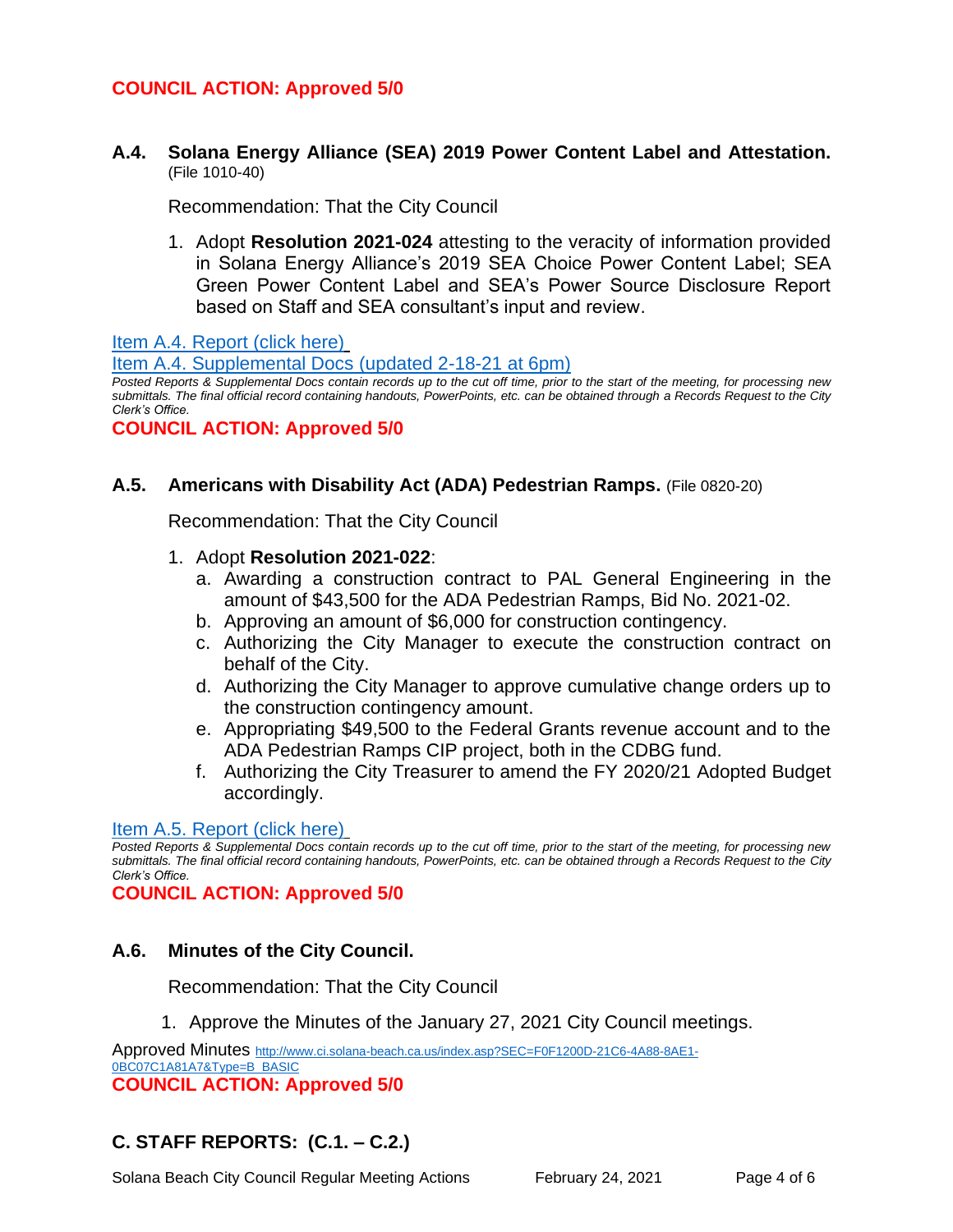*Note to Public: Refer to Public Participation for information on how to submit public comment.*  Any member of the public may address the City Council on an item of concern by submitting written correspondence for the record to be filed with the record or by registering to join the virtual meeting online to speak live, per the Public Participation instructions on the Agenda. The maximum time allotted for each speaker is THREE MINUTES (SBMC 2.04.190).

## **C.1. Quarterly Investment Report.** (File 0350-44)

Recommendation: That the City Council

1. Accept and file the Cash and Investment Report for the quarter ended December 31, 2020.

[Item C.1. Report \(click here\)](https://solanabeach.govoffice3.com/vertical/Sites/%7B840804C2-F869-4904-9AE3-720581350CE7%7D/uploads/Item_C.1._Report_(click_here)_2-24-21-O.pdf) 

*Posted Reports & Supplemental Docs contain records up to the cut off time, prior to the start of the meeting, for processing new submittals. The final official record containing handouts, PowerPoints, etc. can be obtained through a Records Request to the City Clerk's Office.*

Presentations. No action.

## **C.2. Mid-Year Budget Adjustments for Fiscal Year 2020/21.** (File 0330-30)

Recommendation: That the City Council

1. Adopt **Resolution 2021-021** revising appropriations in the Fiscal Year 2020/21 Budget.

#### [Item C.2. Report \(click here\)](https://solanabeach.govoffice3.com/vertical/Sites/%7B840804C2-F869-4904-9AE3-720581350CE7%7D/uploads/Item_C.2._Report_(click_here)_2-24-21-O.pdf)

*Posted Reports & Supplemental Docs contain records up to the cut off time, prior to the start of the meeting, for processing new submittals. The final official record containing handouts, PowerPoints, etc. can be obtained through a Records Request to the City Clerk's Office.*

**COUNCIL ACTION: Approved 5/0**

## **WORK PLAN COMMENTS:**

*Adopted June 12, 2019*

#### **COMPENSATION & REIMBURSEMENT DISCLOSURE:**

GC: Article 2.3. Compensation: 53232.3. (a) Reimbursable expenses shall include, but not be limited to, meals, lodging, and travel. 53232.3 (d) Members of a legislative body shall provide brief reports on meetings attended at the expense of the local agency "*City*" at the next regular meeting of the legislative body.

#### **COUNCIL COMMITTEE REPORTS:** [Council Committees](https://www.ci.solana-beach.ca.us/index.asp?SEC=584E1192-3850-46EA-B977-088AC3E81E0D&Type=B_BASIC)

#### **REGIONAL COMMITTEES: (outside agencies, appointed by this Council)**

- a. City Selection Committee (meets twice a year) Primary-Edson, Alternate-Zito
- b. County Service Area 17: Primary- Harless, Alternate-Edson
- c. Escondido Creek Watershed Authority: Becker /Staff (no alternate).
- d. League of Ca. Cities' San Diego County Executive Committee: Primary-Becker, Alternate-Harless and any subcommittees.
- e. League of Ca. Cities' Local Legislative Committee: Primary-Harless, Alternate-Becker
- f. League of Ca. Cities' Coastal Cities Issues Group (CCIG): Primary-Becker, Alternate-**Harless**
- g. North County Dispatch JPA: Primary-Harless, Alternate-Becker
- h. North County Transit District: Primary-Edson, Alternate-Becker
- i. Regional Solid Waste Association (RSWA): Primary-Hegenauer, Alternate-Becker